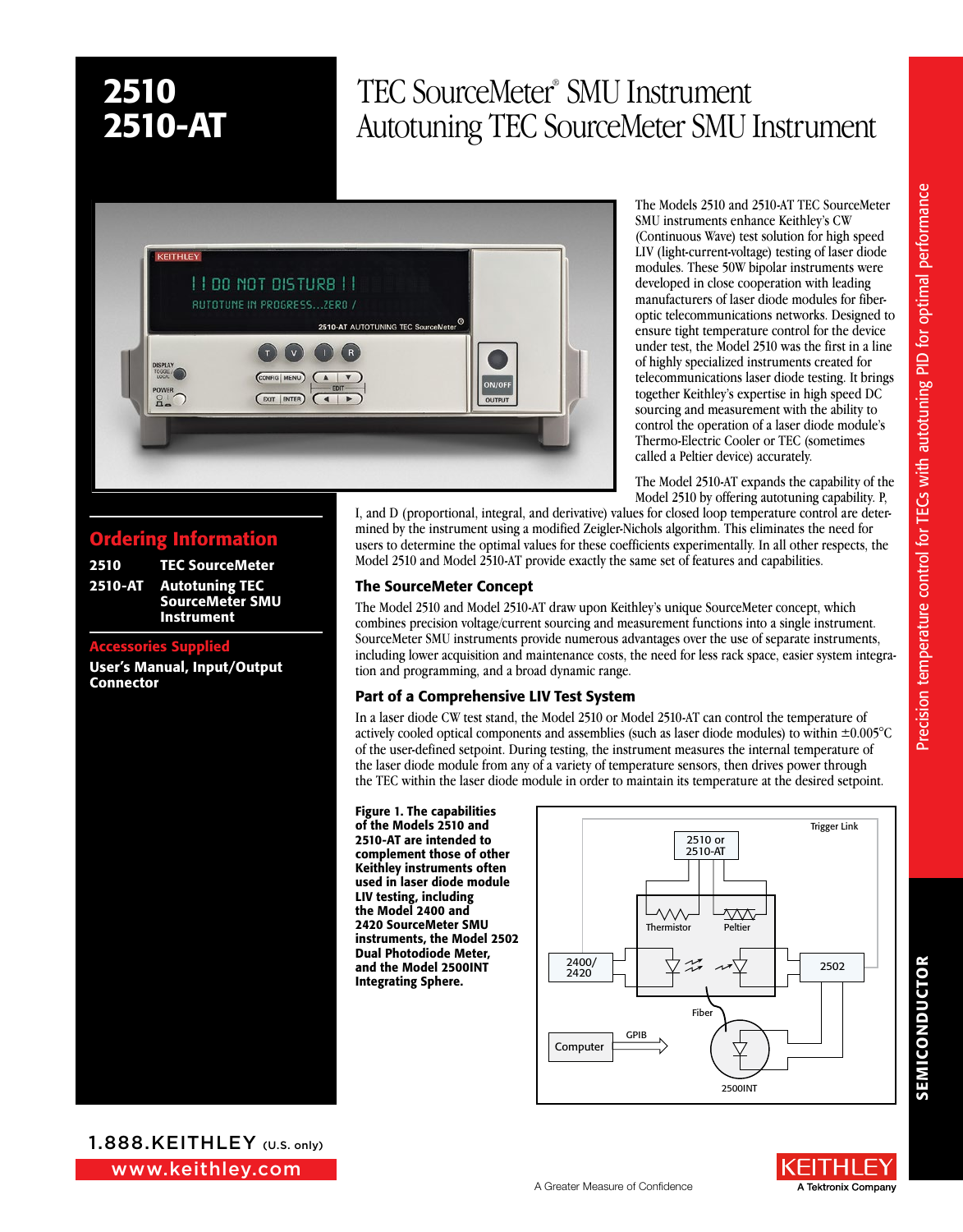- 50W TEC Controller combined with DC measurement functions
- Fully digital P-I-D control
- Autotuning capability for the thermal control loop (2510-AT)
- Designed to control temperature during laser diode module testing
- Wide temperature setpoint range (–50°C to +225°C) and high setpoint resolution (±0.001°C) and stability (±0.005°C)
- Compatible with a variety of temperature sensor inputs thermistors, RTDs, and IC sensors
- Maintains constant temperature, current, voltage, and sensor resistance
- AC Ohms measurement function verifies integrity of TEC
- Measures and displays TEC parameters during the control cycle
- 4-wire open/short lead detection for thermal feedback element
- IEEE-488 and RS-232 interfaces
- Compact, half-rack design

# **APPLICATIONS**

Control and production testing of thermoelectric coolers (Peltier devices) in:

- Laser diode modules
- IR charge-coupled device (CCD) arrays and charge-injection devices (CID)
- Cooled photodetectors
- Thermal-optic switches
- Temperature controlled fixtures

# TEC SourceMeter® SMU Instrument Autotuning TEC SourceMeter SMU Instrument











Figure 4.

Active temperature control is very important due to the sensitivity of laser diodes to temperature changes. If the temperature varies, the laser diode's dominant output wavelength may change, leading to signal overlap and crosstalk problems.

### Autotuning Function

The Model 2510-AT Autotuning TEC SourceMeter SMU instrument offers manufacturers the ability to automatically tune the

temperature control loop required for CW testing of optoelectronic components such as laser diode modules and thermo-optic switches. This capability eliminates the need for time-consuming experimentation to determine the optimal P-I-D coefficient values.

The Model 2510-AT's P-I-D Auto-Tune software employs a modified Ziegler-Nichols algorithm to determine the coefficients used to control the P-I-D loop. This algorithm ensures that the final settling perturbations are damped by 25% each cycle of the oscillation. The autotuning process begins with applying a voltage step input to the system being tuned (in open loop mode) and measuring several parameters of the system's response to this voltage step function. The system's response to the step function is illustrated in **Figure 2**. The lag time of the system response, the maximum initial slope, and the TAU [63% (1/e)] response time are measured, then used to generate the Kp (proportional gain constant), Ki (integral gain constant), and Kd (derivative gain constant) coefficients.

The autotuning function offers users a choice of a minimum settling time mode or a minimum overshoot mode, which provides the Model 2510-AT with the flexibility to be used with a variety of load types and devices. For example, when controlling a large area TEC in a test fixture optimized for P, I, and D values, minimum overshoot protects the devices in the fixture from damage (**Figure 3**). For temperature setpoints that do not approach the maximum specified temperature for the device under test, the minimum settling time mode can be used to speed up the autotuning function (**Figure 4**).

## 50W Output

As the complexity of today's laser diode modules increases, higher power levels are needed in temperature controllers to address the module's cooling needs during production test. The 50W





SEMICONDUCTOR

**SEMICONDUCTOR**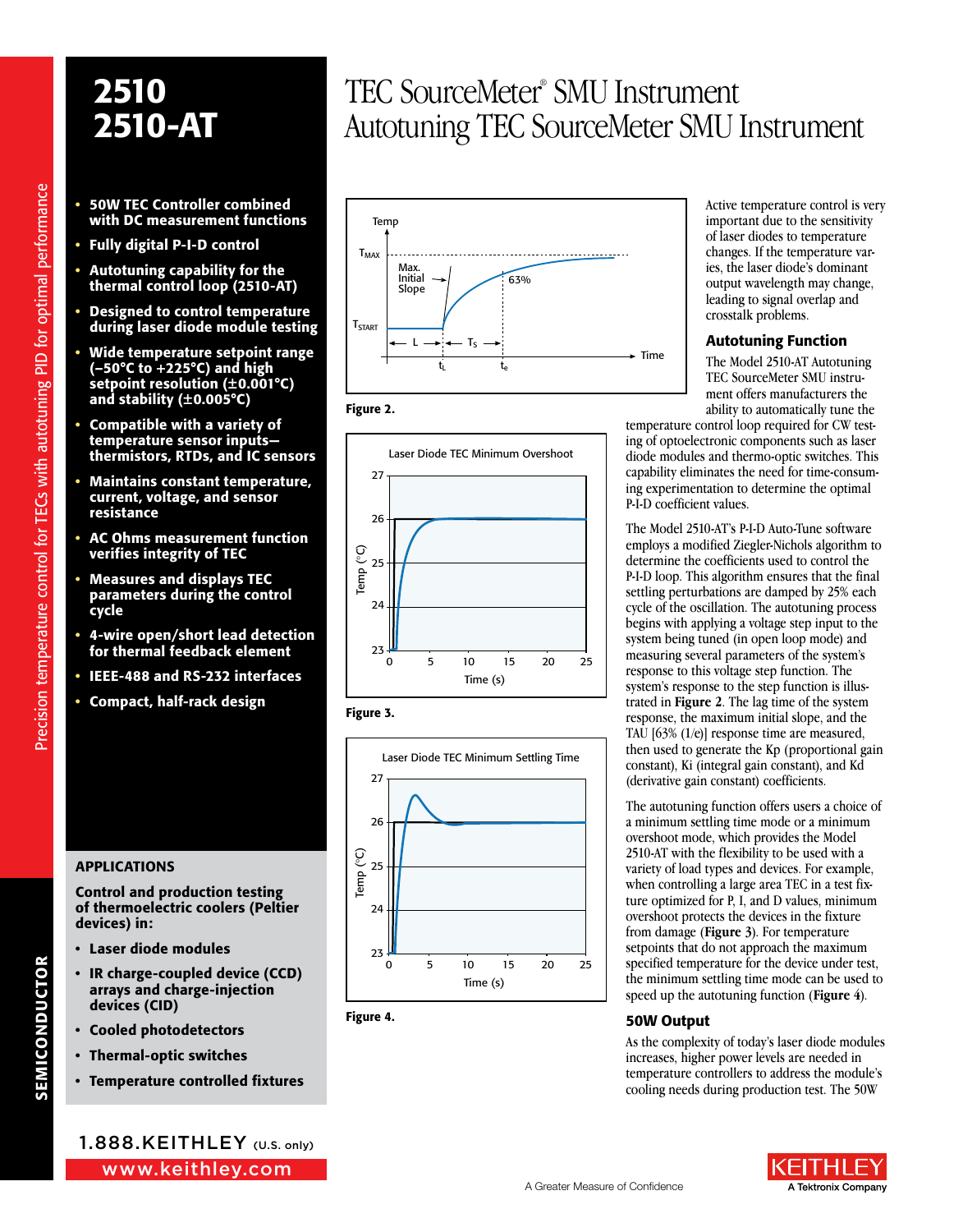# TEC SourceMeter® SMU Instrument Autotuning TEC SourceMeter SMU Instrument

(5A @ 10V) output allows for higher testing speeds and a wider temperature setpoint range than other, lower-power solutions.

### High Stability P-I-D Control

When compared with other TEC controllers, which use less sophisticated P-I (proportional-integral) loops and hardware control mechanisms, this instrument's software-based, fully digital P-I-D control provides greater temperature stability and can be easily upgraded with a simple firmware change. The resulting temperature stability  $(\pm 0.005^{\circ} \text{C} \text{ short term},$ ±0.01°C long term) allows for very fine control over the output wavelength and optical power of the laser diode module during production testing of DC characteristics. This improved stability gives users higher confidence in measured values, especially for components or sub-assemblies in wavelength multiplexed networks. The derivative component of the instrument's P-I-D control also reduces the required waiting time between making measurements at various temperature setpoints. The temperature setpoint range of –50°C to +225°C covers most of the test requirements for production testing of cooled optical components and sub-assemblies, with a resolution of  $\pm 0.001^{\circ}$ C.

Before the introduction of the Model 2510-AT, configuring test systems for new module designs and fixtures required the user to determine the best combination of P, I, and D coefficients through trial-and-error experimentation. The Model 2510-AT's autotuning function uses the modified Zeigler-Nichols algorithm to determine the optimal P, I, and D values automatically.

## Adaptable to Evolving DUT Requirements

The Model 2510 and Model 2510-AT are well suited for testing a wide range of laser diode modules because they are compatible with the types of temperature sensors most commonly used in these modules. In addition to 100 $\Omega$ , 1k $\Omega$ , 10k $\Omega$ , and 100k $\Omega$  thermistors, they can handle inputs from 100 $\Omega$  or 1k $\Omega$  RTDs, and a variety of solid-state temperature sensors. This input flexibility ensures their adaptability as the modules being tested evolve over time.

## Programmable Setpoints and Limits

Users can assign temperature, current, voltage, and thermistor resistance setpoints. The thermistor resistance setpoint feature allows higher correlation of test results with actual performance in the field for laser diode modules because reference resistors are used to control the temperature of the module. Programmable power, current, and temperature limits offer maximum protection against damage to the device under test.

## Accurate Real-Time Measurements

Both models can perform real-time measurements on the TEC, including TEC current, voltage drop, power dissipation, and resistance, providing valuable information on the operation of the thermal control system.

# Peltier (TEC) Ohms Measurement

TEC devices are easily affected by mechanical damage, such as sheer stress during assembly. The most effective method to test a device for damage after it has been incorporated into a laser diode module is to perform a low-level AC (or reversing DC) ohms measurement. If there is a change in the TEC's resistance value when compared with the manufacturer's specification, mechanical damage is indicated. Unlike a standard DC resistance measurement, where the current passing through the device can produce device heating and affect the measured resistance, the reversing DC ohms method does not and allows more accurate measurements.



## Open/Short Lead Detection

Both models of the instrument use a four-wire measurement method to detect open/short leads on the temperature sensor before testing. Fourwire measurements eliminate lead resistance errors on the measured value, reducing the possibility of false failures or device damage.

## Interface Options

Like all newer Keithley instruments, both models of the instrument include standard IEEE-488 and RS-232 interfaces to speed and simplify system integration and control.

## Optional Resistive Heater Adapter

The Model 2510-RH Resistive Heater Adapter enables either model of the instrument to provide closed loop temperature control for resistive heater elements, rather than for TECs. When the adapter is installed at the instrument's output terminal, current flows through the resistive heater when the P-I-D loop indicates heating. However, no current will flow to the resistive heater when the temperature loop calls for cooling. The resistive element is cooled through radiation, conduction, or convection.



Figure 6. Optional heater adapter



Figure 5. This graph compares the Model 2510/2510-AT's A/D converter resolution and temperature stability with that of a leading competitive instrument. While the competitive instrument uses an analog proportional-integral (P-I) control loop, it displays information in digital format through a low-resolution analog-to-digital converter. In contrast, the Model 2510/2510-AT uses a high-precision digital P-I-D control loop, which provides greater temperature stability, both over the short term  $(\pm 0.005^{\circ}C)$  and the long term  $(\pm 0.01^{\circ}C)$ .

A Tektronix Company